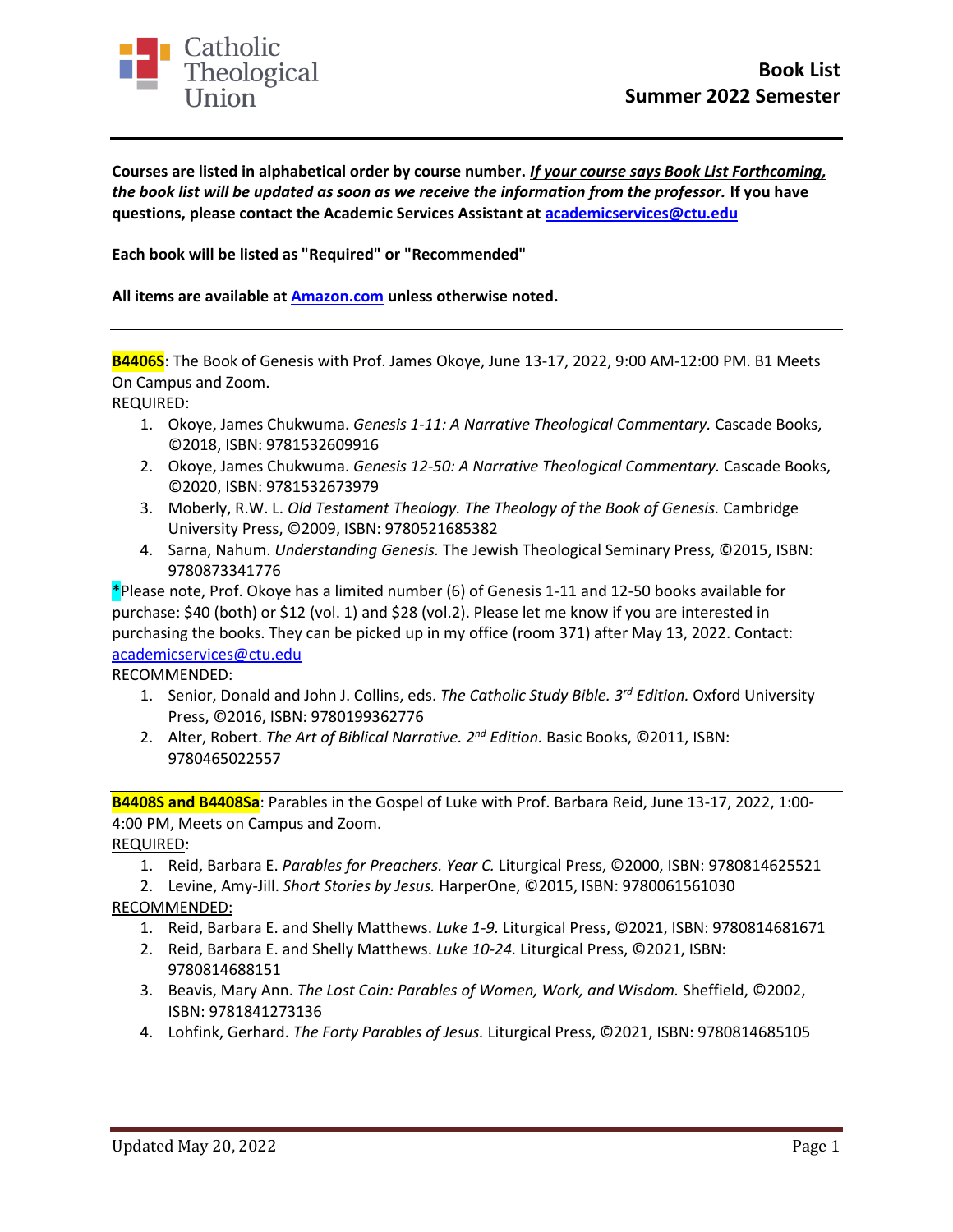

**B4412S and B4412Sa**: Jesus Through Synoptic Eyes with Prof. Donald Senior, June 6-10, 2022, 9:00 AM-12:00 PM. B1 Meets On Campus and Zoom.

REQUIRED:

1. Senior, Donald. *The New Testament: A Guide.* Oxford University Press, ©2022, ISBN: 9780197530849

RECOMMENDED:

1. Senior, Donald. *The Landscape of the Gospels.* Paulist Press, ©2020, ISBN: 9780809154357

**B4418S and B4418Sa**: Spirituality and Suffering in Paul's Prison Letters with Prof. Ferdinand Okorie, June 6-10, 2022, 1:00 PM-4:00 PM, Meets on Campus and Zoom. REQUIRED:

1. Senior, Donald, John Collins, Mary Ann Gety, eds., *The Catholic Study Bible*, 3rd ed., Oxford University Press, ©2016, ISBN: 9780190267230

**BS4300S and BS4300Sa**: Considering Jesus Anew: The Biblical Roots of the Cosmic Christ, with Prof. Laurie Brink, June 13-17, 2022, 9:00 AM-12:00 PM, Meets on Campus, Zoom and Asynchronous. REQUIRED:

- 1. Brink, Laurie. *The Heavens are Telling the Glory of God: An Emerging Chapter for Religious Life.*  Liturgical Press, ©2022, ISBN: 9780814667248
- Catholic Study Bible (either book)
	- 2. Osiek, Carolyn, *Anselm Academic Study Bible,* Anselm Academic, ©2014, ISBN: 9781599821245
	- 3. Senior, Donald, John Collins, Mary Ann Gety, eds., *The Catholic Study Bible*, 3rd ed., Oxford University Press, ©2016, ISBN: 9780190267230 (preferred)

**DE4001S and DE4001Sa:** Synodality and Lay People in the Church with Prof. Steve Milles, June 6-10, 2022, 1:00 PM-4:00 PM, Meets on Campus and Zoom.

REQUIRED:

- 1. Congar, Yves. *Lay People in the Church: A Study for a Theology of the Laity.* Newman Press, ©1965, ISBN: 9780870611148
- 2. Luciani, Rafael. *Synodality: A New Way of Proceeding in the Church.* Paulist Press, ©2022, ISBN: 9780809156115
- 3. Sanem, Michael J. *Your Church Wants to Hear from YOU: What Is the Synod on Synodality?* Liturgical Press, ©2022, ISBN: 9780814668160

**G4010S and G4010Sa:** Us versus Them: Conflict, Theology & the Human Brain with Prof. Scott Alexander, June 1, 8, 15, 22, 29, 2022, 6:30 PM-9:30 PM, Meets on Zoom. REQUIRED:

- 1. Vedantam, Shankar. *The Hidden Brain.* Random House, ©2009. ISBN: 9780385525220
- 2. Gilovich, Thomas and Lee Ross. *The Wisest One in the Room.* Free Press, ©2016. ISBN: 9781451677553
- 3. Sapolsky, Robert. *Behave: The Biology of Humans at Our Best and Worst.* Penguin, ©2018, ISBN: 9780143110910